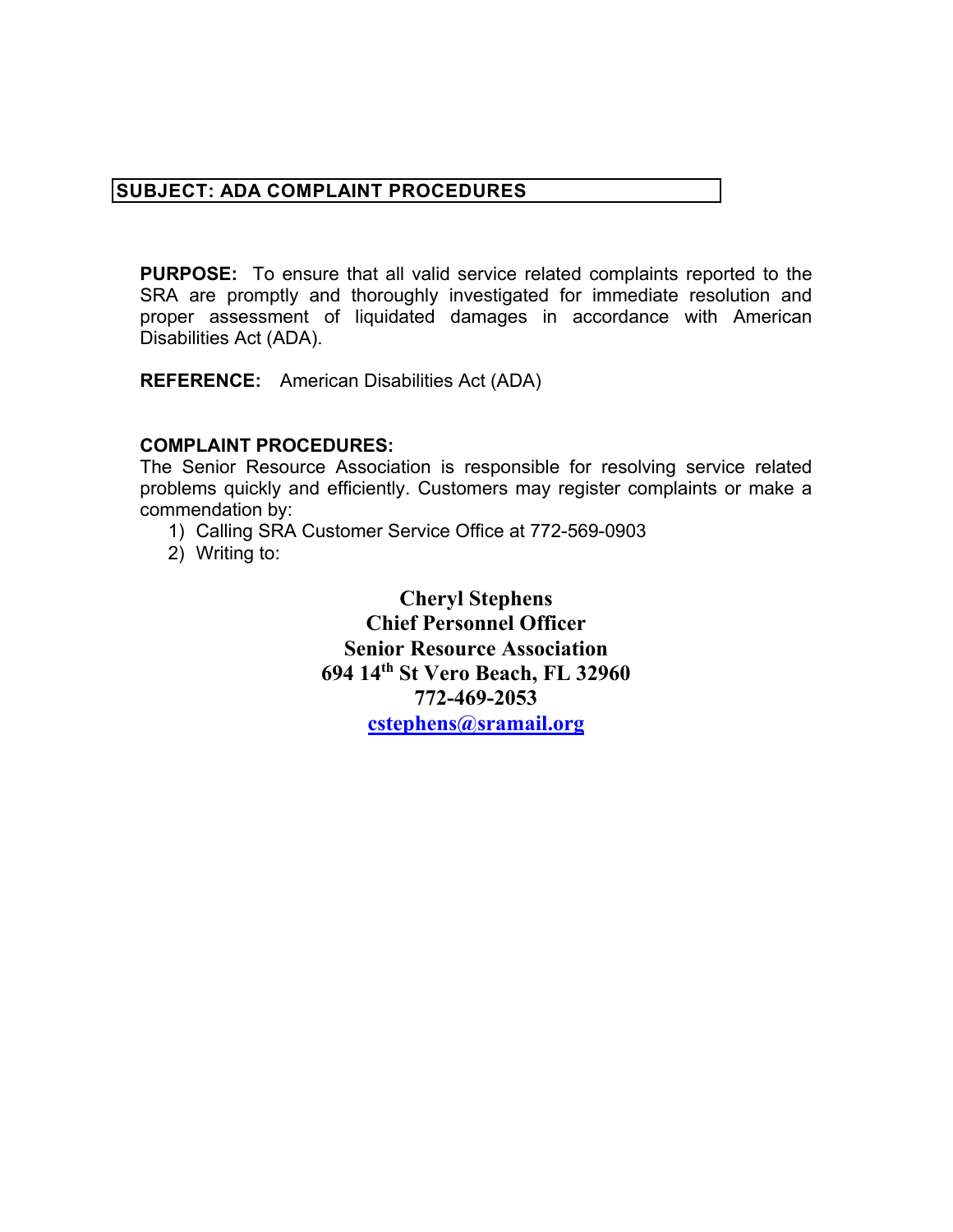disputing No-Shows, and/or complaining about lengthy routing or circuitous The SRA Customer Service department receives numerous types of complaints from GoLine/Community Coach customers and the general public on a daily basis. These complaints may range from customers inquiring about late vehicle assistance or who remain stranded as they were never picked-up, customers routing trips. They also include complaints against dispatchers, and contractor staff. Other complaints include unruly passenger behavior, safety concerns, and customers reporting injuries as a result of an accident or incident resulting from driver's negligence, which also covers improper vehicle tie-down, etc.

- **a.** Customer Care Agents / Call Takers receive incoming calls from customers through the Call Center Automatic Call Distribution (ACD) system.
- **b.** If the call is a complaint, it will be sent to the Customer Care Agent II (the call taker who is solely responsible for handling complaints).
- **c.** Customer Care Agent II request specific details as to immediate resolution to the problem:
	- Date and time of incident
	- Name of rider
	- Phone number
	- Address
	- Trip destination
	- Description of vehicle and /or vehicle number
	- Driver's name (if available)
	- Scheduled pick-up time (if applicable)
	- Details of the incident
- Verification and any comments that may have been entered by the SRA's **d.** Customer Care Agent II verify trip information from RouteMatch staff regarding the trip.
- **e.** The complaint is recorded in the complaint log with a specific description of the problem.
- **f.** Customer Care Agent II will read the information back to the caller to ensure accuracy. A complaint number will automatically be assigned by the log once data entry has been completed and accepted. The complaint number is issued to the customer for future reference.
- **g.** Customer Care Agents / Call Takers/ Customer Care Agent II proceed to the next call.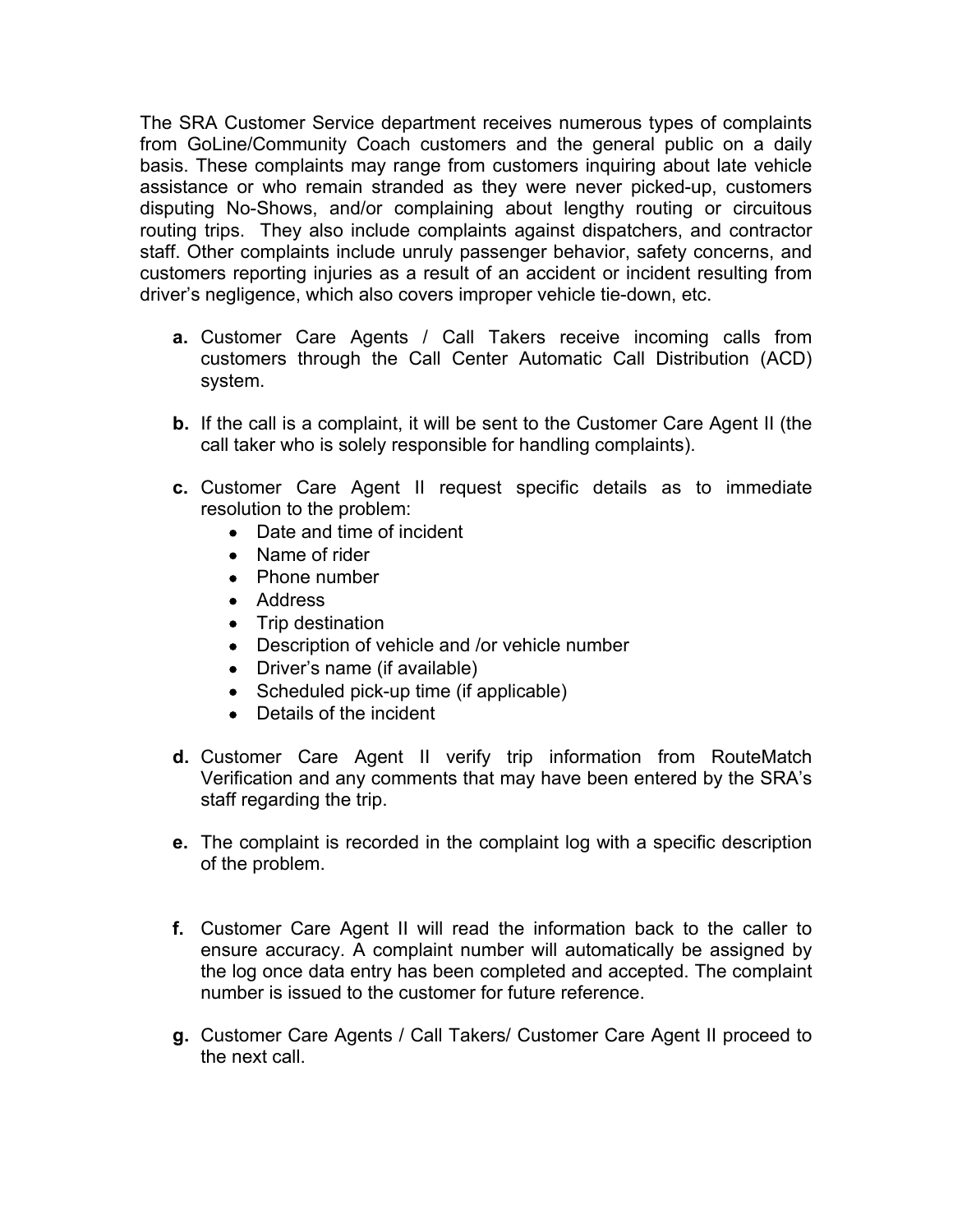- **h. Informal complaints** (see definition) are logged into the Complaint log, dated with the date of entry and closed without further investigation.
- **i. Formal complaints** are received by telephone, letter, email, etc, and entered into the Complaint Log as follows:
	- 1. Customer Care Agent II reviews individual formal complaints for correctness, clarity, etc., and may contact the customer when necessary for further information. Customer Care Agent II approves the complaint and enters the "Date Ready".
	- 2. Chief Personnel Officer approves the complaint and enters the "Date Ready", which is the day the Customer Care Agent II reviewed the complaint. Chief Personnel Officer forwards the formal complaints to the GoLine/Community Coach supervisors and Transit Director in a compressed (zipped) file for investigation and written response. The County requires that the SRA responds to the complaint within seven (7) business days of receipt of the complaint.
	- 3. **Safety related complaints** are forwarded immediately to SRA Safety and Training Officer for immediate action.
	- 4. SRA submits to the County a result of the investigation along with supporting documentation, which includes written response, driver's manifest, etc.
	- 5. Complaint responses are submitted to the Transit Director for review and approval. If a response is not accepted or contains errors, it is returned to the SRA Safety and Training Officer for further investigation and/or revision.
	- 6. Transit Director's Assistant logs the formal complaint response into a computerized database log (using Excel Spreadsheet) upon receipt from the SRA Safety and Training Officer.
	- 7. Once accepted by the Transit Director, a written response of the result of the SRA Safety and Training Officer's investigation is sent to the customer.
	- 8. Complaint re-submission If a customer is not satisfied with the resolution of the service problem or provides additional information at a later date, the Supervisor notifies the SRA Safety and Training Officer and re-submits the complaint for further investigation.